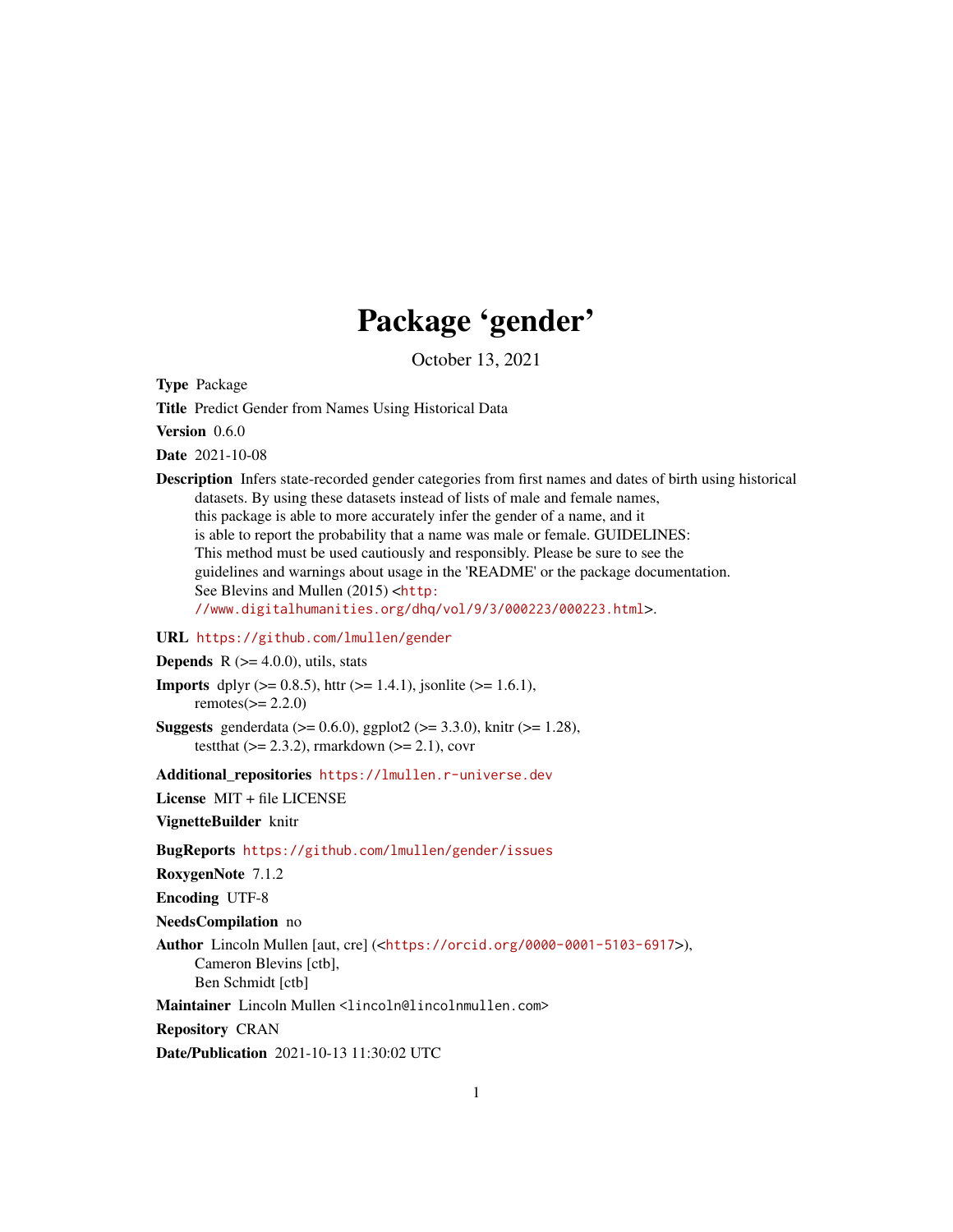## <span id="page-1-0"></span>R topics documented:

| Index |  |
|-------|--|
|       |  |
|       |  |
|       |  |
|       |  |

gender-package *Gender: predict gender by name from historical data*

#### Description

Gender: predict gender from names using historical data

#### Details

Encodes gender based on names and dates of birth, using U.S. Census or Social Security data sets. Requires separate download of datasets, which should be done automatically and can be done manually by running install\_genderdata\_package().

This package attempts to infer gender (or more precisely, sex assigned at birth) based on first names using historical data, typically data that was gathered by the state. This method has many limitations, and before you use this package be sure to take into account the following guidelines.

(1) Your analysis and the way you report it should take into account the limitations of this method, which include its reliance of data created by the state and its inability to see beyond the stateimposed gender binary. At a minimum, be sure to read our article explaining the limitations of this method, as well as the review article that is critical of this sort of methodology, both cited below.

(2) Do not use this package to study individuals: it is at most useful for studying populations in the aggregate.

(3) Resort to this method only when the alternative is not a more nuanced and justifiable approach to studying gender, but where the alternative is not studying gender at all. For instance, for many historical sources this approach might be the only way to get a sense of the sex ratios in a population. But ask whether you really need to use this method, whether you are using it responsibly, or whether you could use a better approach instead.

Blevins, Cameron, and Lincoln A. Mullen, "Jane, John . . . Leslie? A Historical Method for Algorithmic Gender Prediction," \*Digital Humanities Quarterly \* 9, no. 3 (2015). http://www.digitalhumanities.org/dhq/vol/9/3/00

Mihaljevic, Helena, Marco Tullney, Lucía Santamaría, and Christian Steinfeldt. "Reflections on ´ Gender Analyses of Bibliographic Corpora." \*Frontiers in Big Data\* 2 (August 28, 2019): 29. https://doi.org/10.3389/fdata.2019.00029.

#### Author(s)

<lincoln@lincolnmullen.com>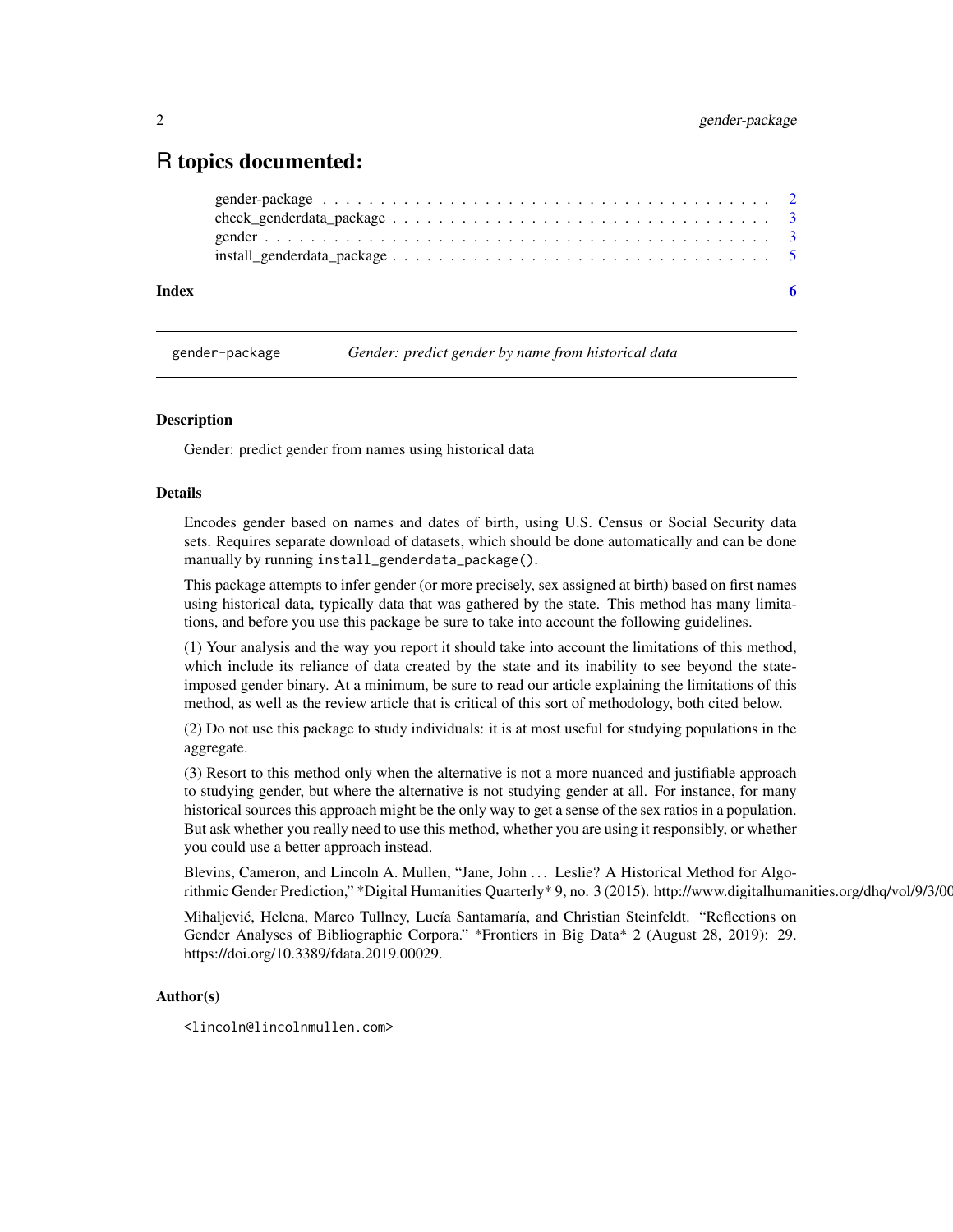<span id="page-2-0"></span>check\_genderdata\_package

*Check whether to install data for gender function and install if necessary*

#### Description

If the genderdata package is not installed, install it from GitHub using devtools. If it is not up to date, reinstall it.

#### Usage

check\_genderdata\_package()

gender *Predict gender from first names using historical data*

#### Description

This function predicts the gender of a first name given a year or range of years in which the person was born. The prediction can use one of several data sets suitable for different time periods or geographical regions. See the package vignette for suggestions on using this function with multiple names and for a discussion of which data set is most suitable for your research question. When using certain methods, the genderdata data package is required; you will be prompted to install it if it is not already available.

#### Usage

```
gender(
  names,
 years = c(1932, 2012),
 method = c("ssa", "ipums", "napp", "kantrowitz", "genderize", "demo"),
 countries = c("United States", "Canada", "United Kingdom", "Denmark", "Iceland",
    "Norway", "Sweden")
)
```
#### Arguments

names First names as a character vector. Names are case insensitive.

years The birth year of the name whose gender is to be predicted. This argument can be either a single year, a range of years in the form c(1880,1900). If no value is specified, then for the "ssa" method it will use the period 1932 to 2012; acceptable years for the SSA method range from 1880 to 2012, but for years before 1930 the IPUMS method is probably more accurate. For the "ipums" method the default range is the period 1789 to 1930, which is also the range of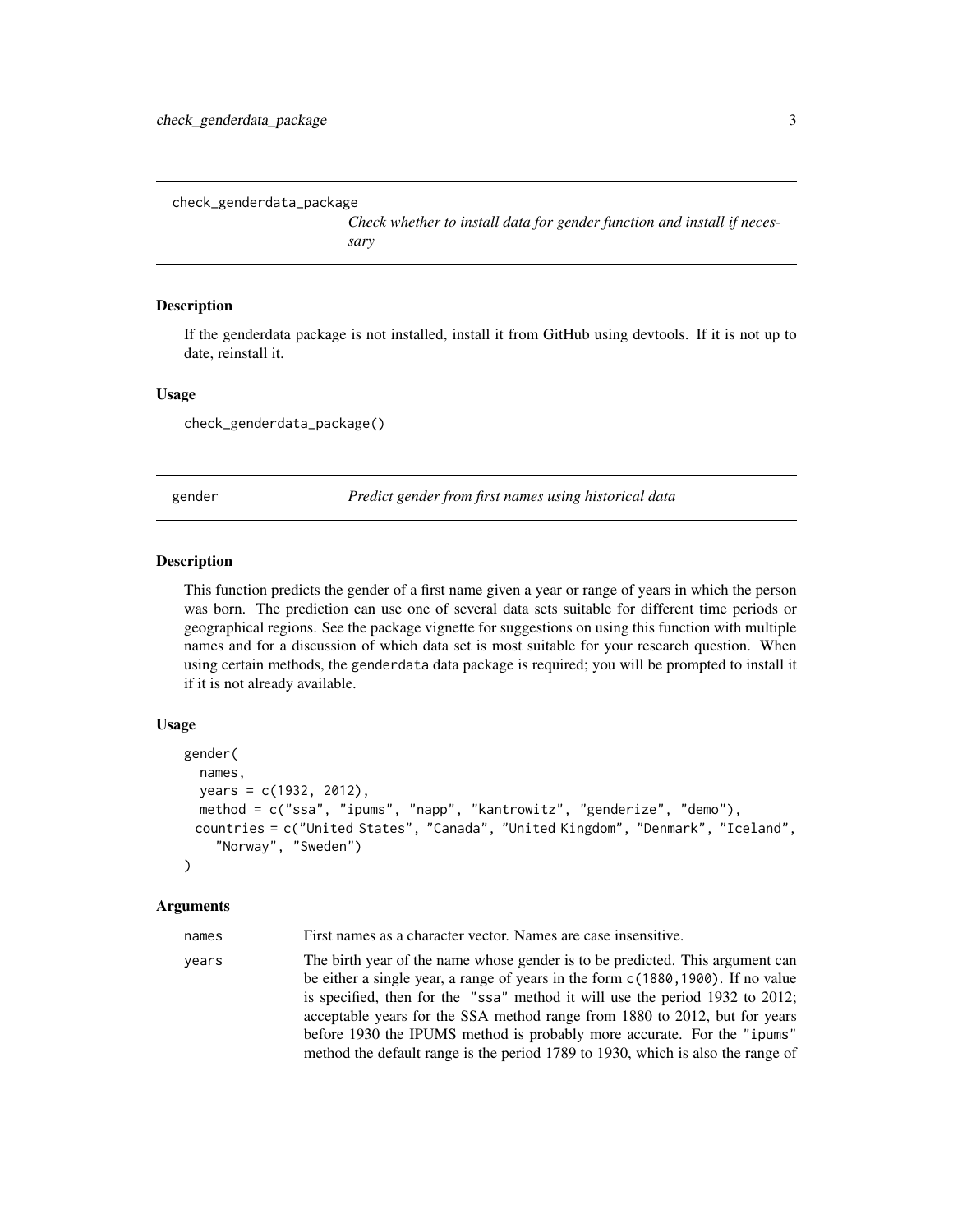acceptable years. For the "napp" method the default range is the period 1758 to 1910, which is also the range of acceptable years. If a year or range of years is specified, then the names will be looked up for that period.

- method This value determines the data set that is used to predict the gender of the name. The "ssa" method looks up names based from the U.S. Social Security Administration baby name data. (This method is based on an implementation by Cameron Blevins.) The "ipums" method looks up names from the U.S. Census data in the Integrated Public Use Microdata Series. (This method was contributed by Ben Schmidt.) The "napp" method uses census microdata from Canada, Great Britain, Denmark, Iceland, Norway, and Sweden from 1801 to 1910 created by the [North Atlantic Population Project.](https://www.nappdata.org/napp/) The "kantrowitz" method uses the Kantrowitz corpus of male and female names. The "genderize" method uses the Genderize.io <<https://genderize.io/>> API, which is based on "user profiles across major social networks." The "demo" method is uses the top 100 names in the SSA method; it is provided only for demonstration purposes when the genderdata package is not installed and it is not suitable for research purposes.
- countries The countries for which datasets are being used. For the "ssa" and "ipums" methods, the only valid option is "United States" which will be assumed if no argument is specified. For the "napp" method, you may specify a character vector with any of the following countries: "Canada", "United Kingdom", "Denmark", "Iceland", "Norway", "Sweden". For the "kantrowitz" and "genderize" methods, no country should be specified.

#### Value

Returns a data frame containing the results of predicting the gender. The exact components of the returned list will depend on the specific method used. They include the following:

| name              | The name for which the gender has been predicted.                                                                                                                                                                                                                                                             |
|-------------------|---------------------------------------------------------------------------------------------------------------------------------------------------------------------------------------------------------------------------------------------------------------------------------------------------------------|
| proportion_male   |                                                                                                                                                                                                                                                                                                               |
|                   | The proportion of male names for the given range of years.                                                                                                                                                                                                                                                    |
| proportion_female |                                                                                                                                                                                                                                                                                                               |
|                   | The proportion of female names for the given range of years.                                                                                                                                                                                                                                                  |
| gender            | The predicted gender based on the proportion of male and female names. Pos-<br>sible values are "male" and "female" for proportions above 0.5, "either" for<br>proportions that are exactly 0.5, and NA for combinations of names and years<br>for which a gender cannot be predicted using the given method. |
| year_min          | The lower bound (inclusive) of the year range used for the prediction.                                                                                                                                                                                                                                        |
| year_max          | The upper bound (inclusive) of the year range used for the prediction.                                                                                                                                                                                                                                        |

#### Examples

```
gender("madison", method = "demo", years = 1985)
gender("madians", method = "demo", years = c(1900, 1985))
# SSA method
## Not run: gender("madison", method = "demo", years = c(1900, 1985))
# IPUMS method
```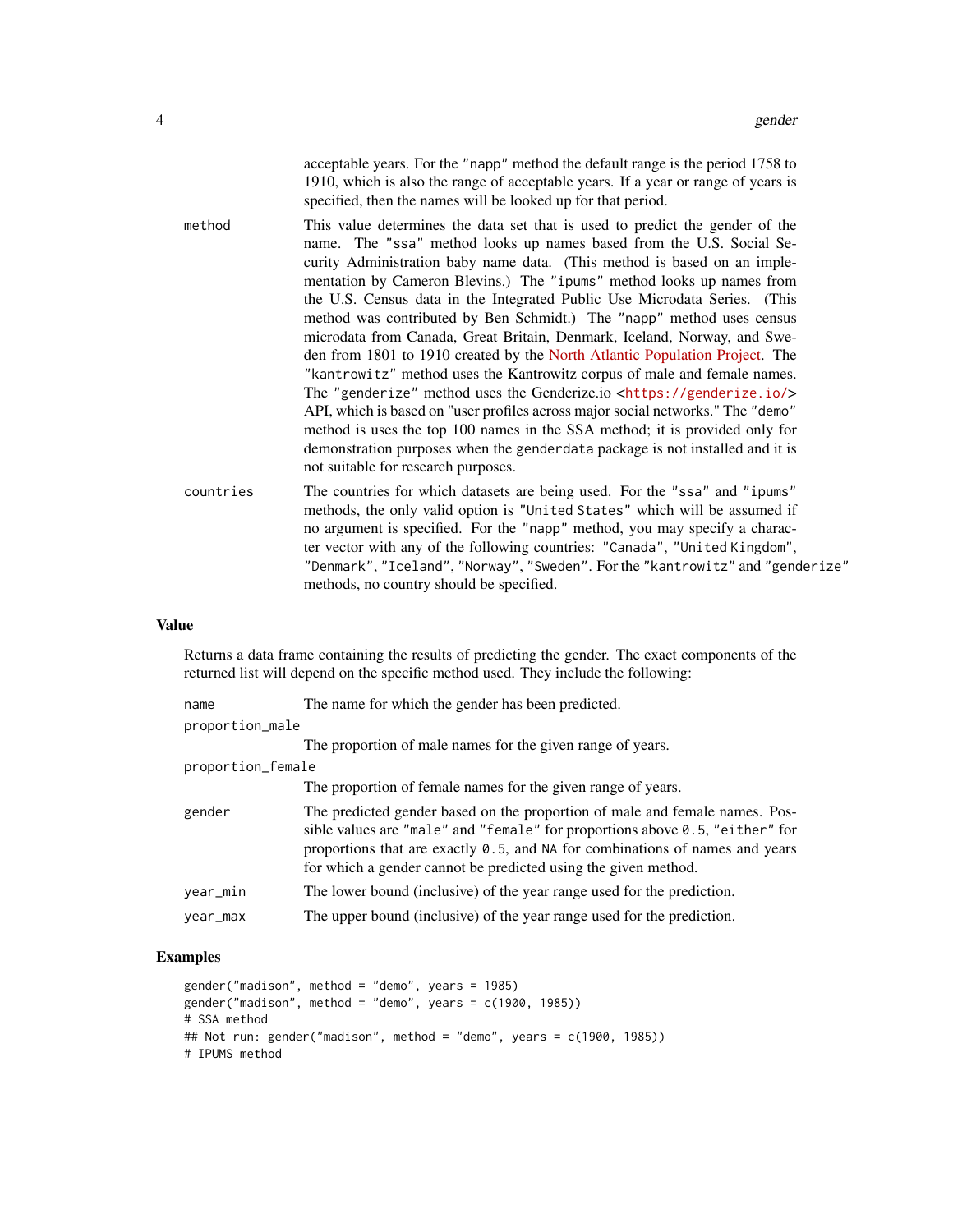```
## Not run: gender("madison", method = "ipums", years = 1860)
# NAPP method
## Not run: gender("madison", method = "napp", countries = c("Sweden", "Denmark"))
```
install\_genderdata\_package

*Install the genderdata package after checking with the user*

### Description

Install the genderdata package after checking with the user

#### Usage

install\_genderdata\_package()